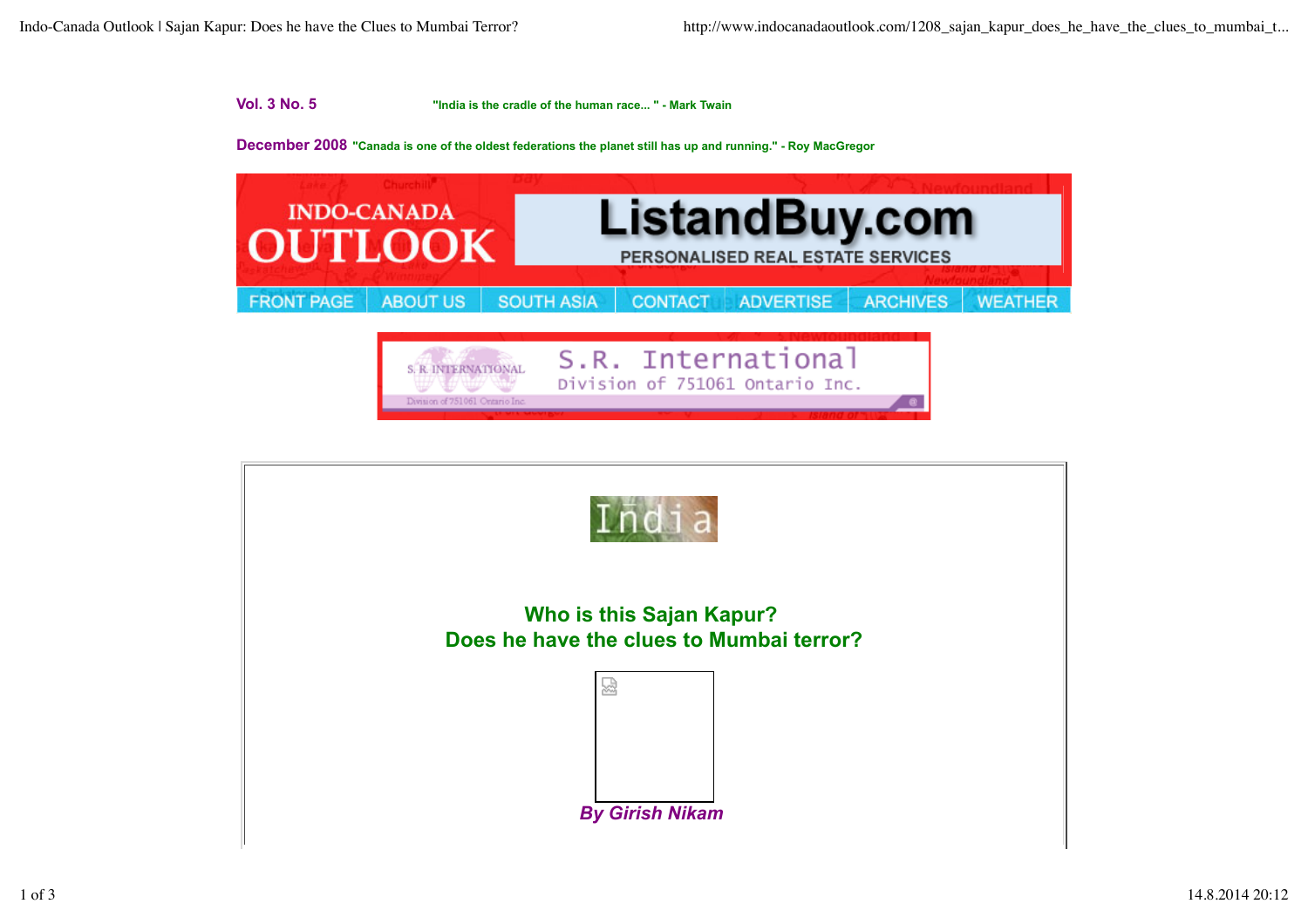As the debris of the 60 hour long Mumbai nightmare is cleared and the dead are laid to rest and medical fraternity try to save as much of the injured as they can, it is time for questions to be raised. Many have already been raised and more will continue to be raised from all over the world in the coming days, by experts and those on the ground. One is therefore refraining from raising any at this point of time.

But as an informed and interested viewer of the 60 hour drama being played out in front of our eyes, one has been rather hugely intrigued by something one watched in the afternoon of Friday, when the siege was already 41 hours old.

Switching channels furiously to catch something unusual which can give a new perspective to the happenings in Mumbai, one stopped at Aaj Tak, to find a Virendra Sehwag look-alike, with the shaven head and all, being questioned breathlessly by the unseen anchor. The caption read--- Sajan Kapur (or Kapoor) --- Taj se chudaye gaye bandhak (hostage released from Taj).

What Kapur, presumably a Punjabi going by the name, but with a rather heavy malayali accent in his Hindi, was revealing was sensational. His story went something like this---

On the night of Nov.26, soon after the gunmen were found firing indiscriminately in several places in Mumbai, and the Taj Hotel siege began, he got a call from the Mumbai Police's ace "encounter specialist", Vijay Salaskar. The cop told Kapur about the firing happening in Taj and instructed him to reach the hotel. His brief was to go in and merge in the crowd and find out what is happening exactly and to report to him (Salaskar). Though this was left unsaid, obviously Kapur was an "informer" of Salaskar who has been used before also for such assignments.

Kapur promptly landed up in Taj and walked in and found himself taken hostage by the gunmen. He along with two others, foreigners, were taken to Room No.630 on the sixth floor and held hostage for several hours. It was not clear for how many hours. But during these hours, what Sajan Kapur saw and heard is nothing short of sensational.

According to Kapur, this room was the operation base of the gunmen/terrorists. He saw so much arms and ammunition there, he was left wonderstruck how they managed to gather all that in a five star hotel room. Now it becomes more interesting. Unlike what we were being regularly fed by the numerous reporters of various TV channels who in turn were feeding from NSG and other security sources, there were not just four or five terrorists in the Taj Hotel. Kapur said with a straight face without any hint of confusion or doubt, that he had seen 17 terrorists! And according to him, they were coming in and going out of room no.630, conducting operations and very interestingly communicating with someone from Karachi. Kapur insists he was a witness to some of these gunmen, who had mobile phones and satellite phones too, were getting calls from Karachi, and were being told what to do, and also about what the security forces were planning and doing outside the hotel. Obviously they were monitoring the Indian news channels.

But what is most interesting about Kapur's story as he narrated on Aaj Tak, was about the conversation he heard among some of the young gunmen. It went something like this---